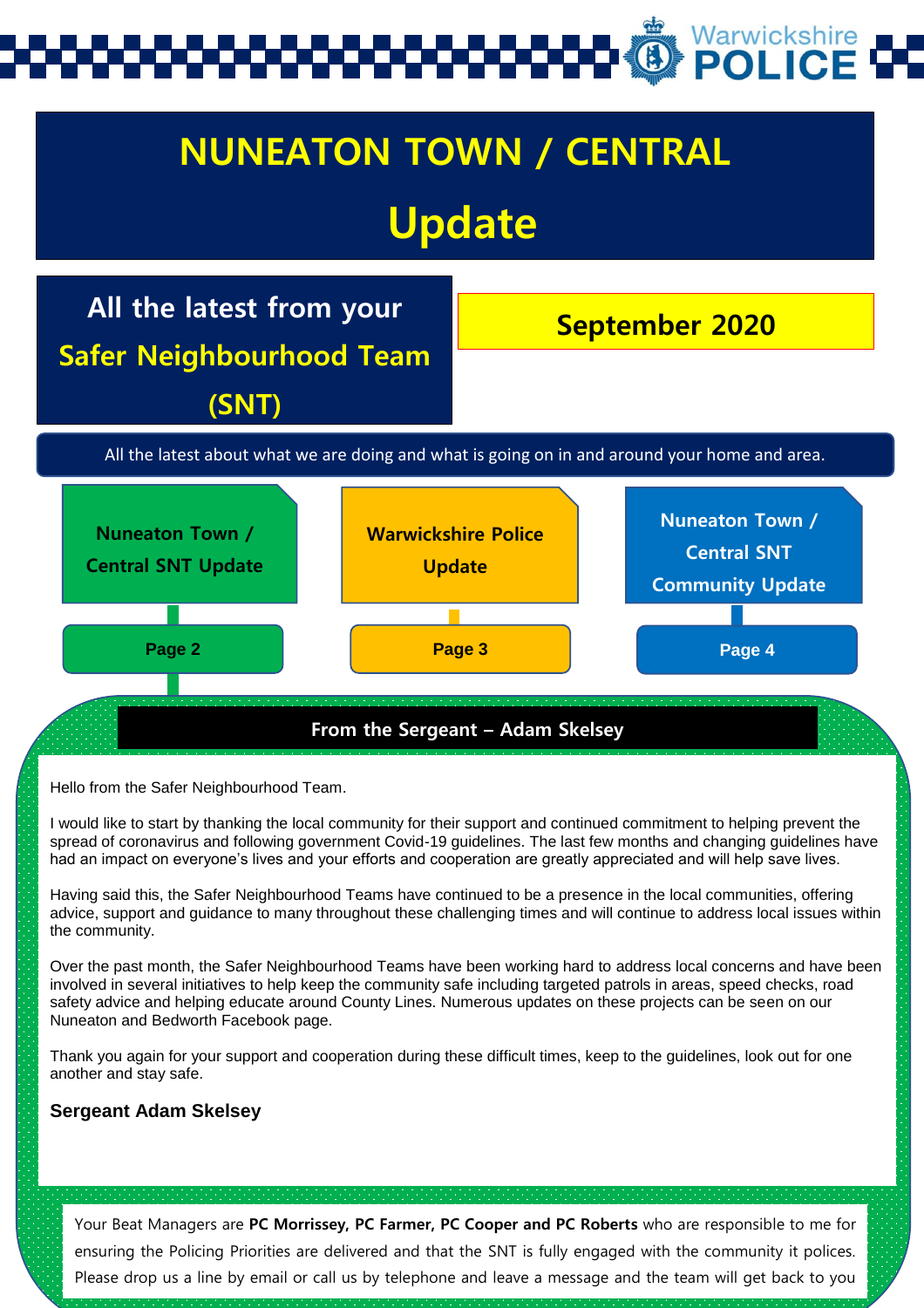# Warwickshire

**Nuneaton Town/ Central SNT Update**  **How to keep up with Nuneaton Town / Central SNT -** We are on Twitter: **@NuneatonCops** We are on Facebook: **Nuneaton and Bedworth Police**

### **Out and about with Nuneaton Town/Central SNT**

This month has been a busy one for Nuneaton town and central SNT. There's plenty of news to share on what we have been up to in your local community. We have focused on parking and have issued a number of tickets around the Queens road area to those parked causing an obstruction. There have been a number of operations around the central area focusing on tackling the issues of ASB. This is an ongoing operation which will continue into the coming months. A community Behaviour Order has been issued to well-known beggar which prohibits him from begging in the town centre. A number of warrants have been successfully executed in the central area, resulting in multiple arrests and drug seizures. PC Cooper and Roberts are continuing to work with partner agencies to ensure positive results continue.

This month we have seen the arrival of a new Police Officer for Nuneaton Town – PC Farmer has joined SNT from response and can't wait to get stuck in. PCSO Brown is leaving the Central team to join as a Police officer – we wish her the best of luck!



# **Update on our priorities**

The priorities for Nuneaton Town / Central SNT are:

- **- Reduce begging in Nuneaton Town Centre**
- **- Reduce ASB in Nuneaton Central hotspots**

There are action plans and operations in place to tackle these issues.

If there are any other suggestions on what the Nuneaton Town and Central SNT should be focusing on please get in contact with us!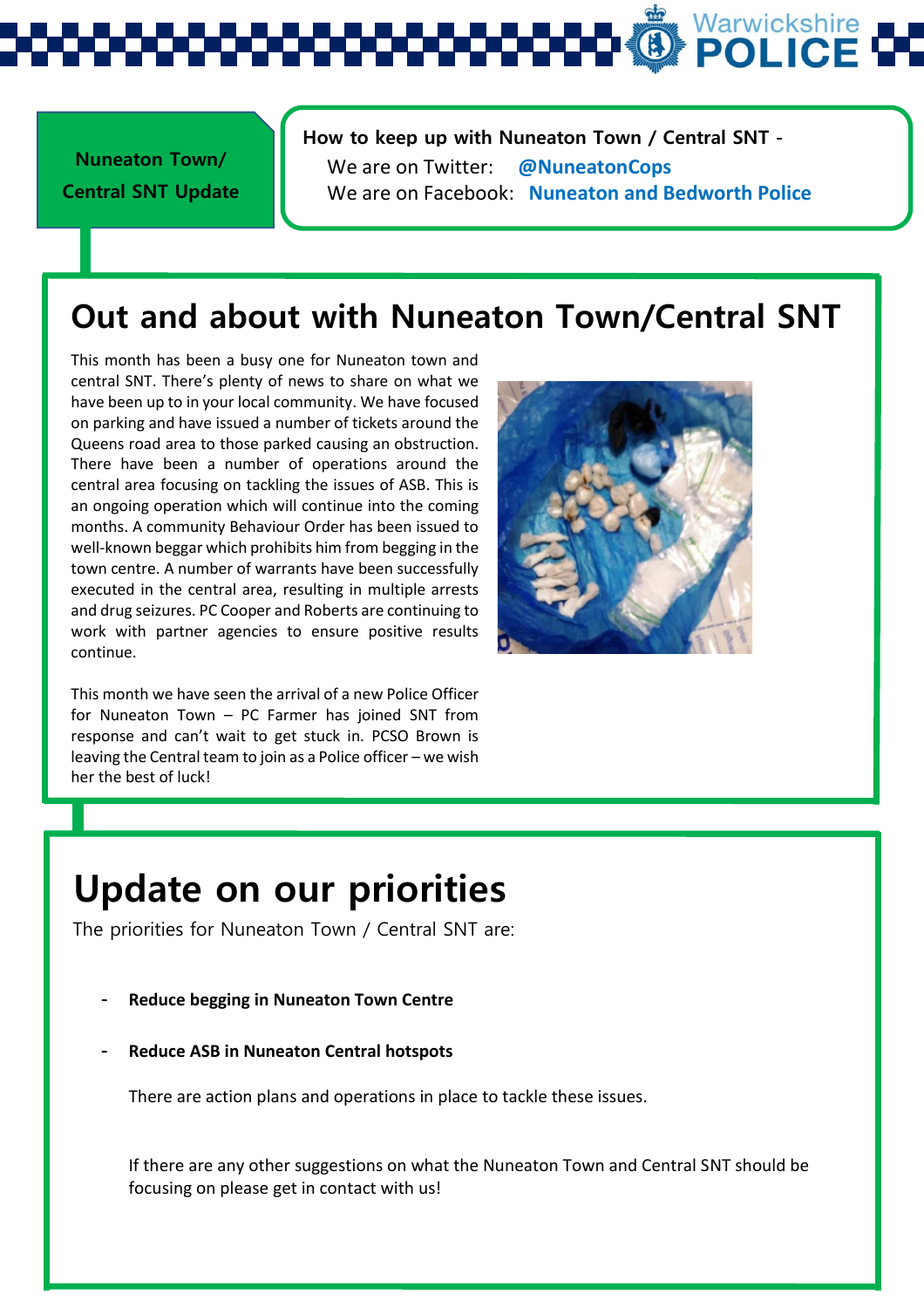



#### **Monthly Message from Nuneaton SNT Beat Managers**

The town has been seeing more foot fall, this will start to attract the local beggars back into town. We know this is a major concern for a lot of the local residents and shop owners. We now have a Criminal Behaviour Order on Robert Conway one of the beggars that has been identified as a persistent and aggressive begging. This prevents him from sitting outside shops and asking for money or putting items on the floor to suggest he wants money. We have been working with the street cleaners to clear any mess and left items away as quickly as possible. We will continue to work with the council to make the town as clean tidy and pleasant as possible for all the residents and visitors of the town.